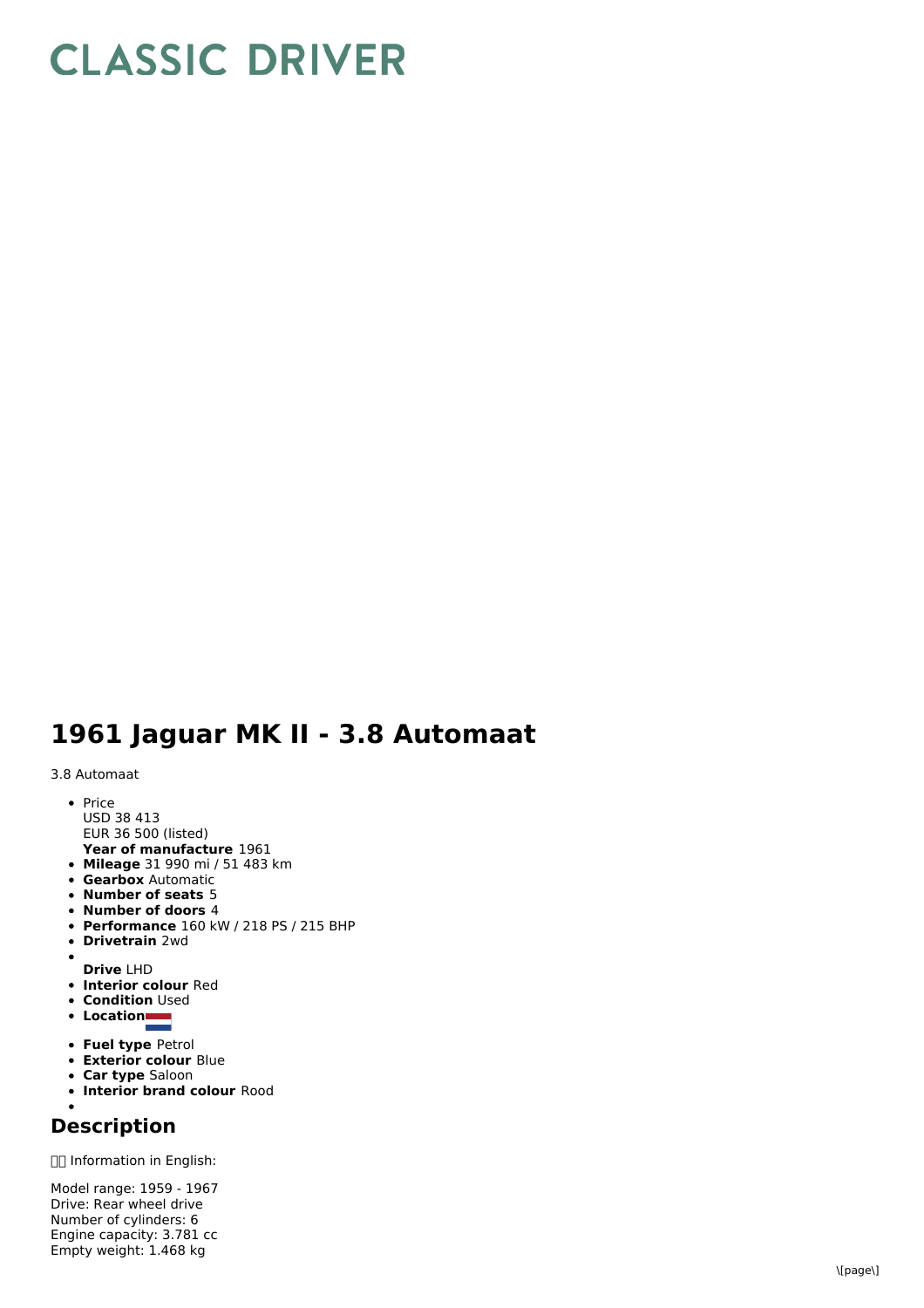Emission class: Euro 0 Number of owners: 1 Registration number: PM-35-59

= Additional options and accessories =

- Power steering
- Spare wheel

= Remarks =

Jaguar MK II 3.8L Automatic LHD Matching numbers

- \* Powerful 3.8 liter inline six engine
- \* Beautiful color combination dark blue with a red leather interior
- \* Power steering
- \* Overhauled engine and gearbox
- \* 15" Spoke wheels with 72 spokes
- \* Excellent driving characteristics

The Jaguar Mk. II was a mid-sized sedan built from 1959 to 1967 as a successor to the 2.4 and 3.4 liter models. the mk. II was a manageable, powerful and steerable sedan offered with a choice of three six-cylinder twin-cam engines; 2.4 litres, 3.4 liters or 3.8 litres. From the outside it actually looked exactly like the Mk I, but closer inspection reveals that the differences are greater than it initially appears. The car has been subtly improved in all areas. Partly thanks to the larger windows and thinner window bars, the car got a more open character. The increased track width due to a wider rear axle compared to the Mk I in combination with the modified front suspension improved road holding. Changes have also been made to the interior. For example, the tachometer and speedometer have been moved to a position directly in front of the driver instead of the traditional place in the center of the dashboard. The new steering wheel with half ring for the horn is also introduced with the Mk II. In addition, it was equipped with the new Dunlop disc brakes all round instead of drum brakes. The 220 hp 3.8-litre engine variant has become the most sought-after.

Obviously the performance was excellent and the Mk II has had great success on the track and can still be a very competitive historic race car. Raced by famous names such as Stirling Moss, Bruce McLaren Graham Hill, Roy Salvadori and Michael Parkes, the Mk II achieved many successes on circuits and car races in both Europe and the United States, thanks to the good controllability and high torque of the 3.8 XK engine.

The special thing about the Mk II is that almost everyone knows this Jaguar. Plenty of memories will be evoked (thanks in part to Inspector Morse) when a Mk II drives by. In addition, the model is known as one of the best driving cars in its class at the time. And today it is still a pleasant driving car. Its particularly sporty driving characteristics in combination with excellent everyday usability make the car a pleasant and comfortable travel companion to this day. And the nostalgia in combination with the good driving performance ensures a wide smile for the driver and passengers every ride

This car was originally delivered in the State of Ontario in Canada, after which the car was exported to Europe. In 2022, this MK II was registered in the Netherlands. The engine and gearbox of this Mk II were recently overhauled.

The beautiful color scheme of the dark blue paint in combination with the red leather interior makes this car a feast for the eyes.

The car looks very good and has beautiful chrome work all around.

The Smith counter instruments and the chrome wire wheels complete the picture.

The Jaguar has matching numbers and is in good technical and optical condition. Thanks to the fine 3.8 liter engine and the automatic transmission, this car drives very well. This most powerful 3.8 liter six-in-line engine gives it just that little bit of extra flexibility, so that it can keep up with traffic above average even on the highway. He is ready for a lot of driving pleasure.

If you are a Jaguar enthusiast looking for a beautiful and well-driving MK II 3.8L Automatic, this is your chance.

We can also arrange the export documents and transport for you. An insurance for 2 weeks is also possible!

We have been trading in vintage, classic and modern sports cars for years, with sales throughout the Netherlands, Europe and the rest of the world. We offer a wonderful variety of collector cars capable of providing years of pure pleasure, which you can find online at www.carrosso.com or by visiting our showroom in Oldemarkt, an hour's drive from Amsterdam. We have a wide variety of classic sports cars, if you are interested in the specific details of a particular car, please give us a call. We are open to negotiating transactions, we can stock cars and we have an effective and reliable way to sell your cars through our purchase or consignment sales program. So, if you have a (classic) sports car for sale, contact us and we can give you the price your car deserves!

Informationen auf Deutsch:

Modellbereich: 1959 - 1967 Antrieb: Hinterradantrieb Zylinderzahl: 6 Motorhubraum: 3.781 cc Leergewicht: 1.468 kg Polsterung: Leder Emissionsklasse: Euro 0 Zahl der Eigentümer: 1 Kennzeichen: PM-35-59

= Weitere Optionen und Zubehör =

- Reserverad